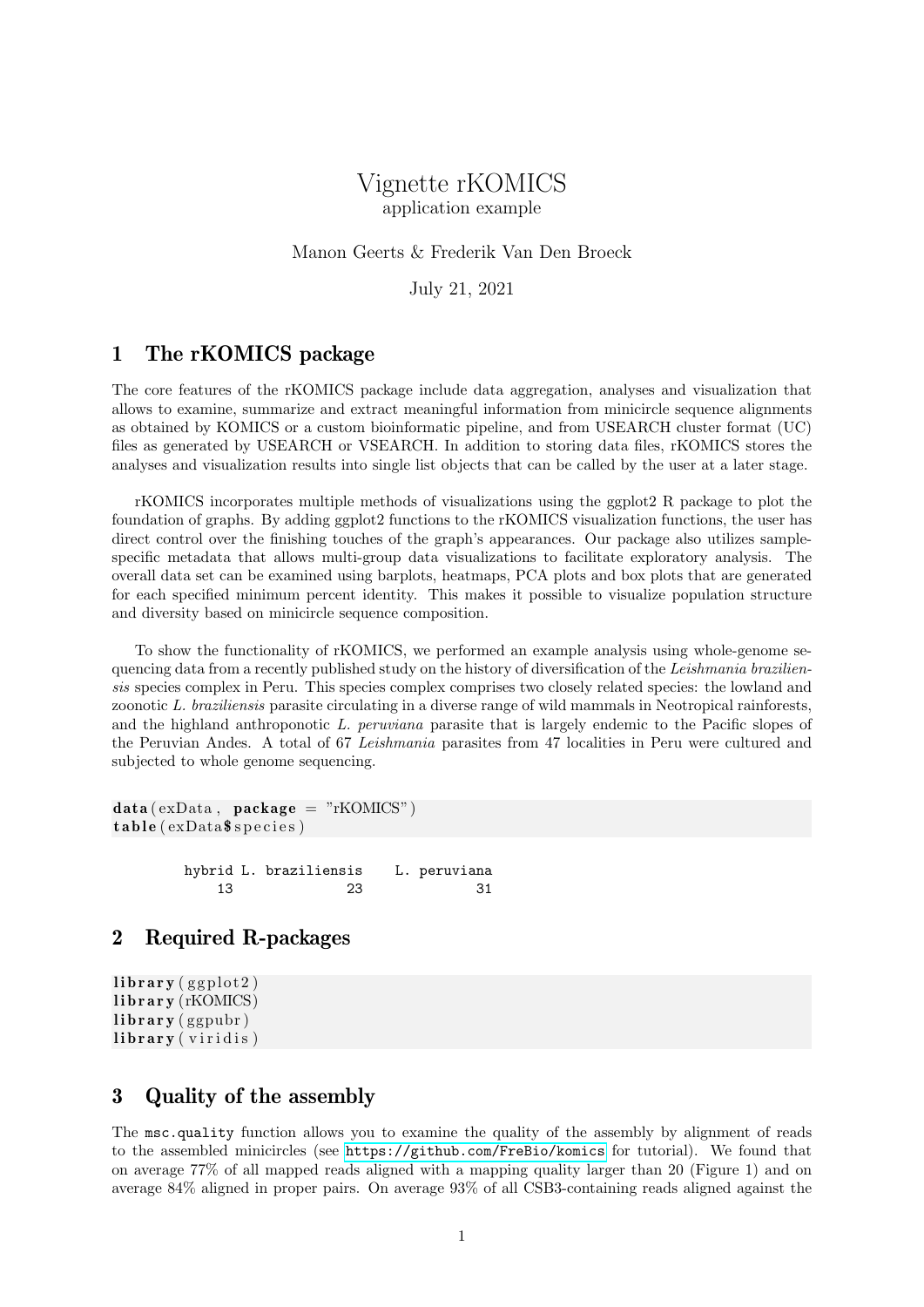assembled minicircle contigs and 88.5% aligned perfectly, suggesting that KOMICS was able to retrieve a large proportion of the minicircle classes.

```
map \leq msc. quality (mapstats = system. file ("extdata",
                                              exData$mapstats ,
                                              package = "rKOMICS"),
                    groups = exData$$ species)lapply (map$ proportions, mean) $MR_HQ
```
[1] 77.04245

 $map$ \$ p l o t s \$MR\_HQ + labs (caption = paste0 ('Proportion of mapped reads with high quality,  $\cdot$  , Sys. Date ())



Figure 1: Proportion of reads with a mapping quality higher than 20 per Leihmania isolate.

#### 4 Minicircle copy numbers

The depth statistics (see <https://github.com/FreBio/komics> for tutorial) include average, median, minimum and maximum per site read depth of every minicircle contig that has been assembled. The msc.depth function allows you to summarize those statistics (Figure 2) and to estimate minicircle copy numbers by standardizing median read depths per minicircle contig to the median genome-wide read depths. minimum and maximum per site read depth of every minicircle contig t.<br>msc.depth function allows you to summarize those statistics (Figure 2) an<br>numbers by standardizing median read depths per minicircle contig to t<br>depths.

```
exData\$ depths.package = "rKOMICS"),
groups = exData$$ species,
HCN = \exp(\text{atanSmodGWD}/2) + \text{harmonic}
```
depth\$CN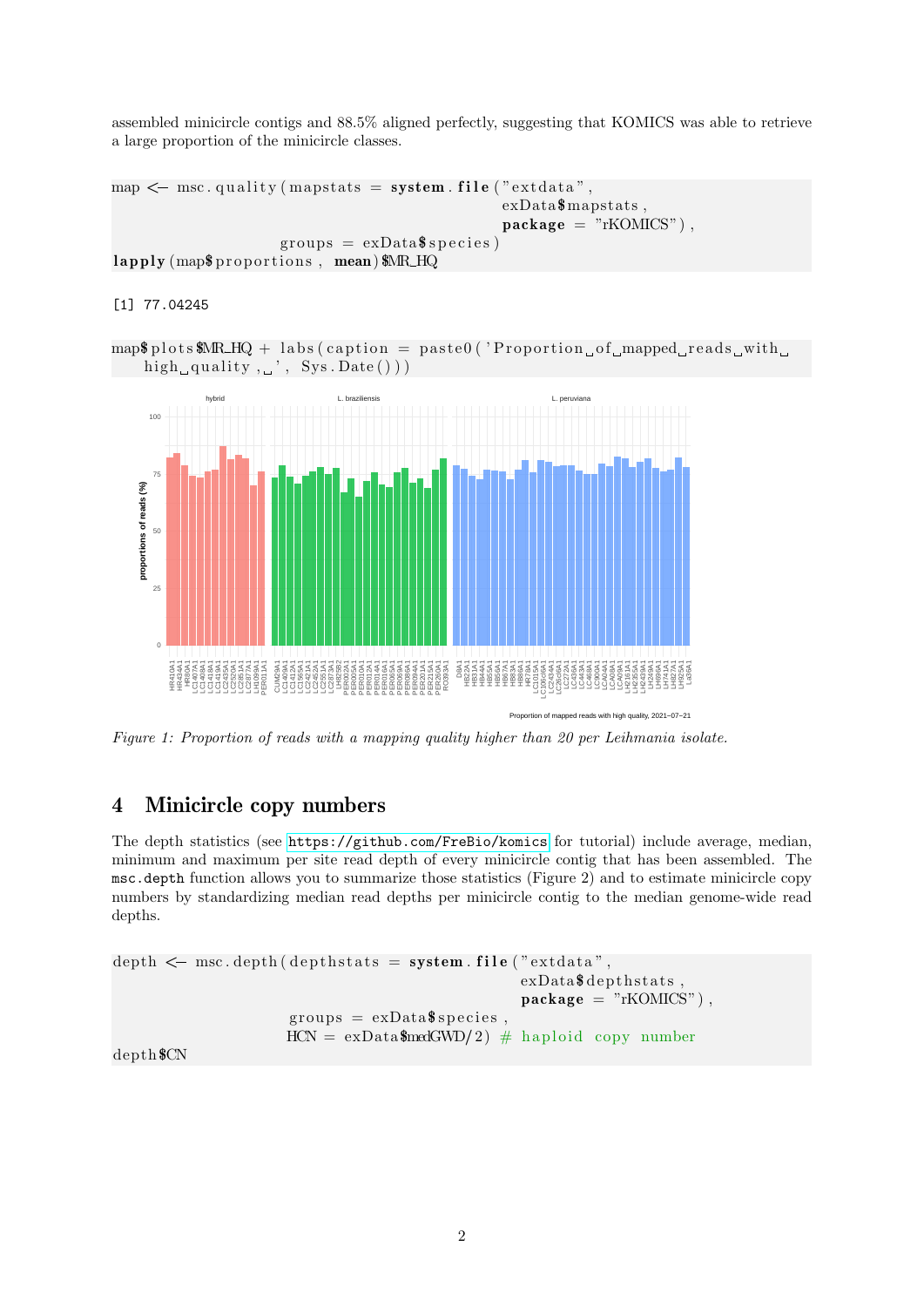

Figure 2: Minicirle copy number distribution per Leihmania isolate.

## 5 Inspect minicircle lengths

A combined total of 7,760 minicircles were assembled for 67 Leishmania isolates. When examining the length distribution of the circularized minicircle sequences using the function msc.length, we found that the majority of minicircles (95.2%) were 720-760 bp long, which is within the expected length range of minicircles in Leishmania parasites (Figure 3). 294 minicircle contigs (4.8%) showed twice this length (1400-1700 bp) (Figure 3), which may suggest that these are artificial minicircle dimers introduced by the assembly process, and were removed.



Figure 3: Length distribution of the 7,760 assembled minicircles in 67 Leishmania isolates.

```
c (length (bf$length),
  length (which (bf$ length < 800)),
  \text{length} ( which ( b f \text{length} > 1400 ) )
```
[1] 7760 6329 576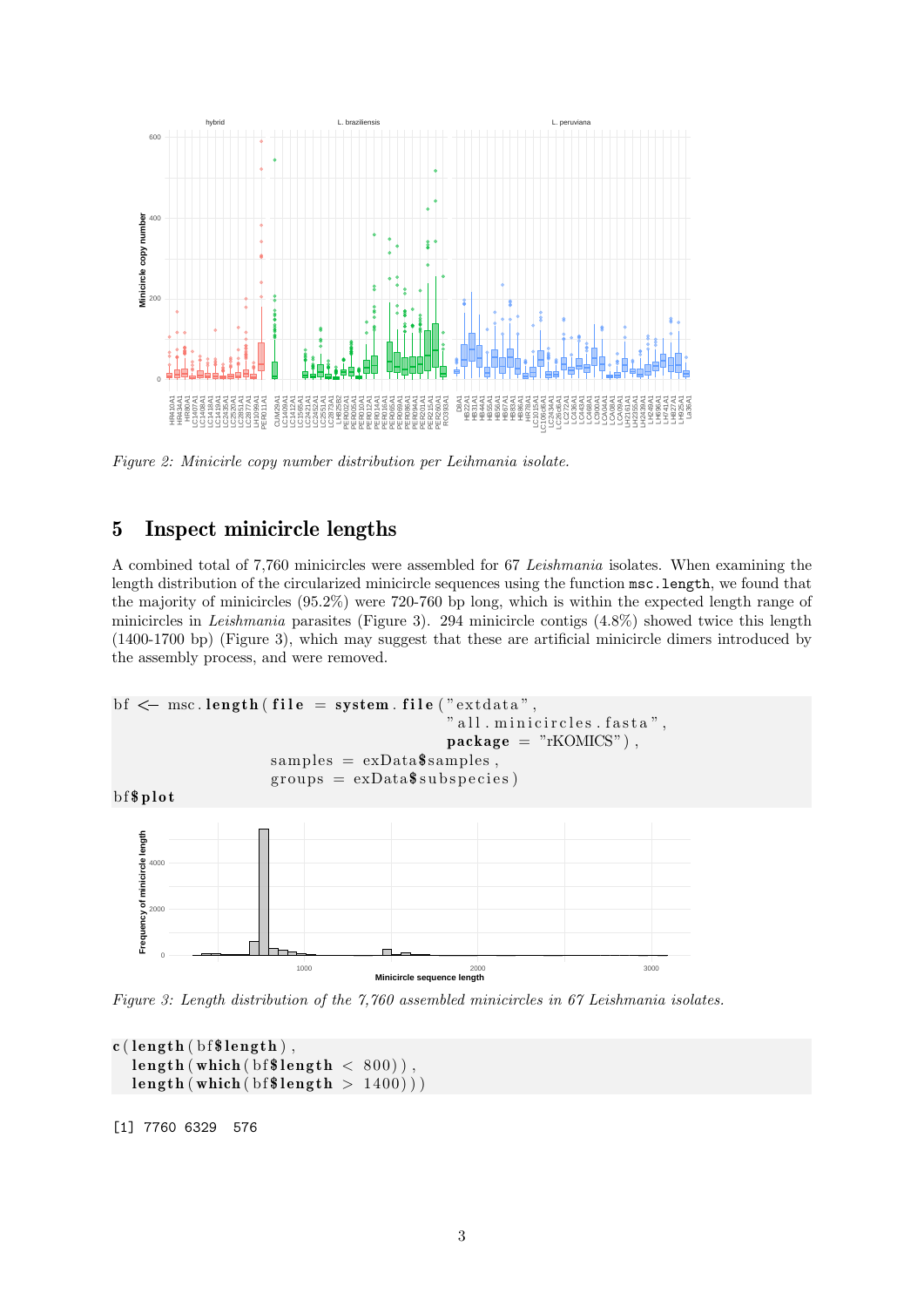## 6 Filter minicircle sequences

For downstream analyses, we only retained the circularized minicircles of the expected length (720-760bp) using the preprocess function (Figure 4; coloured barplots), resulting in a final set of 5,849 minicircles.

```
pre \leq preprocess (files = system. file ("extdata",
                                    exData$ fastafiles.
                                    package = "rKOMICS"),
                 groups = exData\min = 500, max = 1200,writeDNA = FALSE)
p re $summary
```

```
beforefiltering afterfiltering
        7760 5849
```
 $pre$ \$ plot +

```
\text{labels} (caption = paste0 ('N, of MC sequences before and after filtering,
   Sys.Date()
```


Figure 4: Gray barplots show the total number of minicircles found per Leishmania isolate, and coloured barplots indicate the number obtained after retaining only circularized minicircles of the expected length.

## 7 Clustering results

We used the function  $msc.uc$  to then examine the combined number of minicircle sequence classes (MSCs) (based on overall identity) across all 67 isolates, and we identified a total of 3,811 MSCs at 100% identity. This number decreased sharply to 918 MSCs at 97% identity and 603 MSCs at 95% identity (Figure 5). The proportion of perfectly aligned minicircle sequences (i.e. alignments without any insertion/deletion) during the clustering process decreased from 100% (only perfect alignments) at 100% identity to 79% (79% of the alignments were perfect) at 97% identity and 68% at 95% identity (Figure 5).

```
ucs \leq msc.uc (files = system.file ("ext data", exData $ucs, package = "rKOMICS
   ") )
c ( ucs MSCs [ "100" ], ucs MSCs [ "97"], ucs MSCs [ "95"])
100 97 95
3811 918 603
```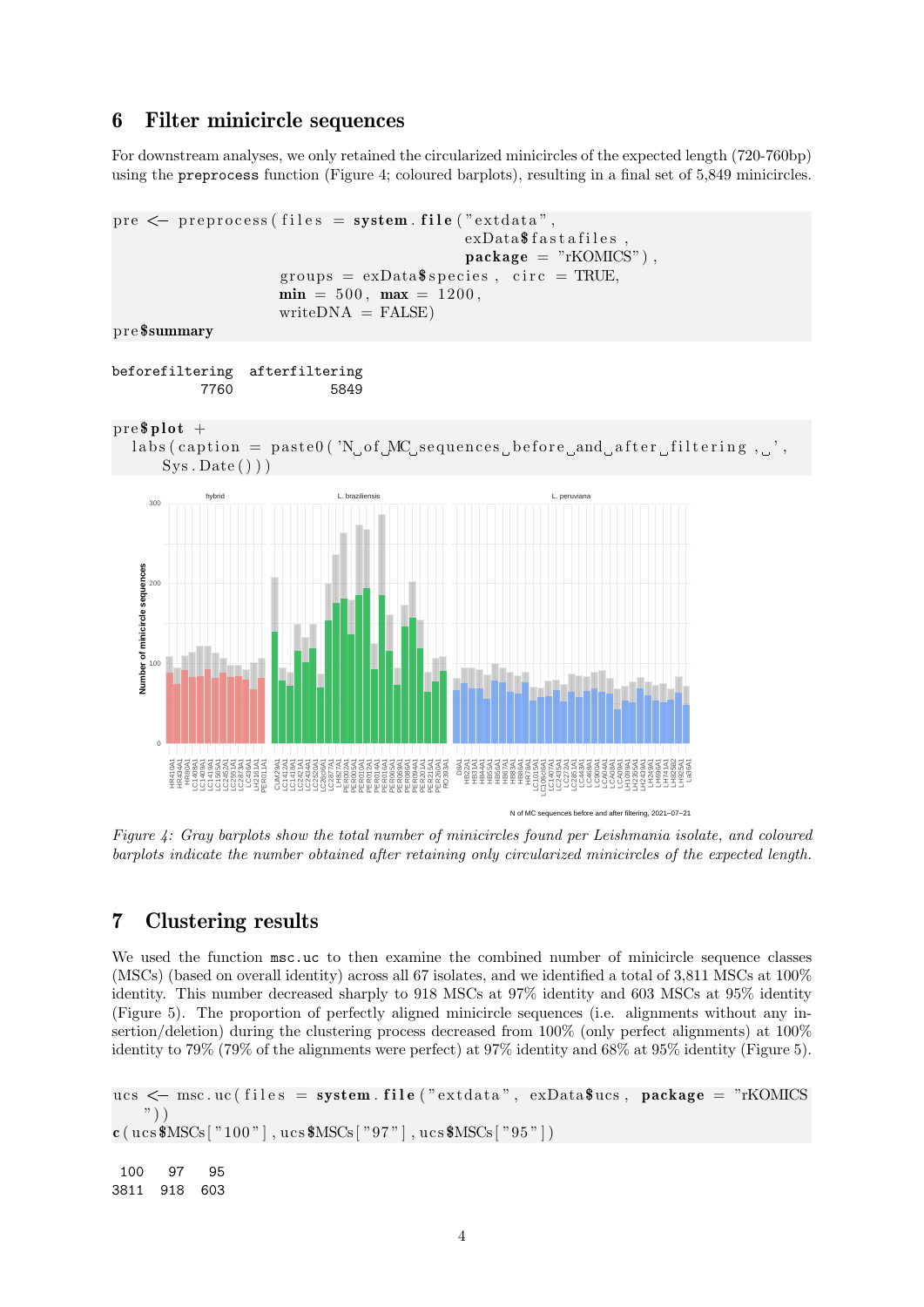



Figure 5: Number of MSCs (blue) and proportion of perfect alignments (red) as obtained following clustering analyses for a range of percent identities.

While insertions were mostly 1 bp long (Figure 6; left), the number of insertions per alignment increased with decreasing percent identity (Figure 6; right). Most notably, below 97% identity, we found a steady increase in alignments with 3 or 4 insertions (Figure 6; right). Similar results were obtained for deletions (results not shown). Hence, we decided to focus most of our downstream analyses at the 97% identity threshold, as this would capture sufficient minicircle sequence classes (Figure 5) while minimizing the number of alignment gaps (Figure 6).



Figure 6: Length and number of insertions in MSC alignments following clustering analysis for a range of percent identities.

### 8 Build MSC matrix

Clustering based on a percent identity, performed with the VSEARCH tool, will generate files in uc format. The msc.matrix function will transform every input file into a cluster matrix. The columns of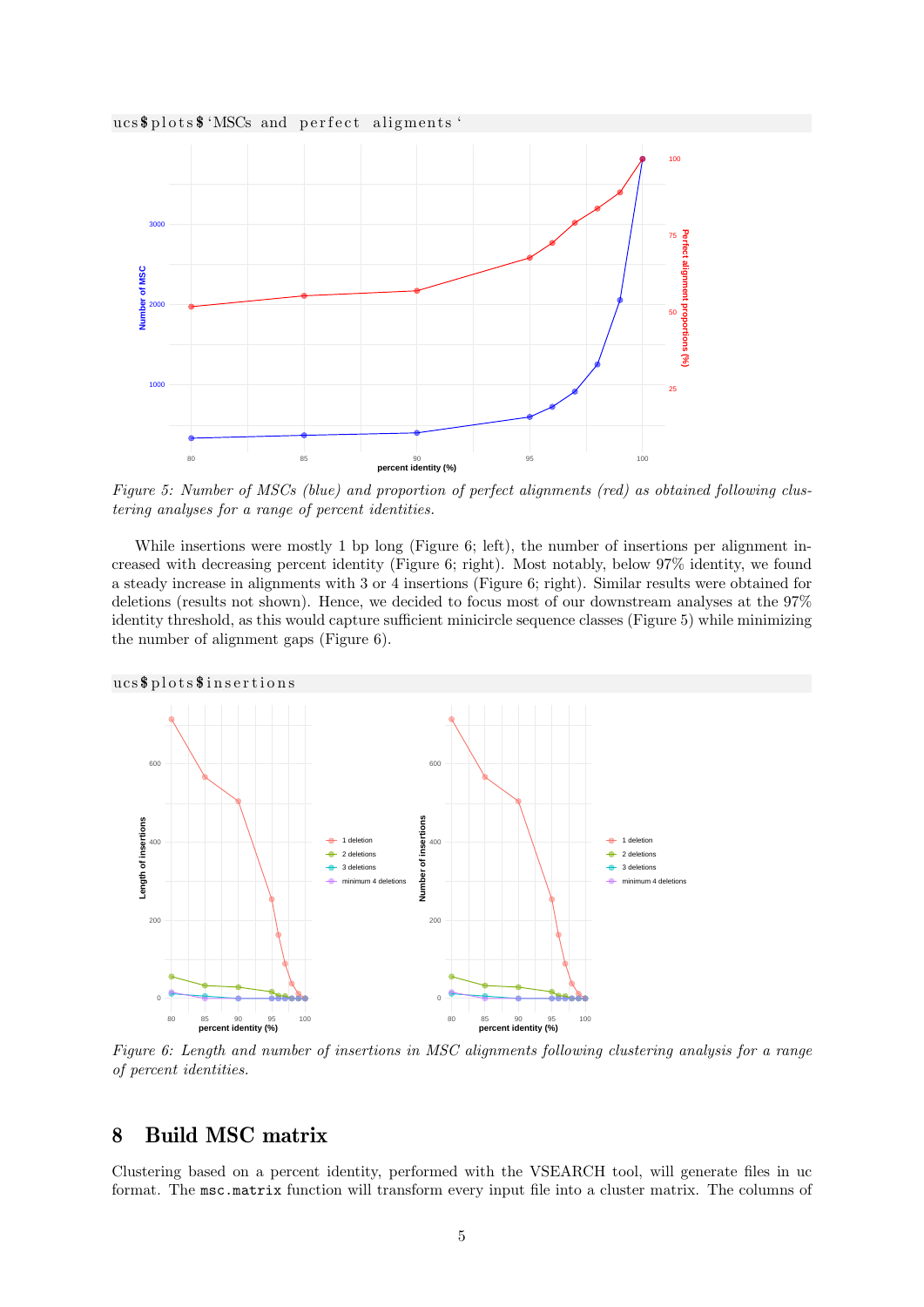the matrix correspond to the samples and the rows of the matrix correspond to the minicircle sequence cluster (MSC). The absence of a MSC in a sample is indicated with the value of zero while the presence of a MSC in a sample will be indicated with a value  $\geq 1$ . the matrix correspond to the samples and the rows of the matrix correspondent in the reductor (MSC). The absence of a MSC in a sample is indicated with the of a MSC in a sample will be indicated with a value  $>= 1$ .<br>matric

```
exData$ucs ,
                                                 package = "rKOMICS"),
                          samples = sort(exData\$ samples),groups = exData$ species [order (exData$ samples)]\# \# or: data (matrices, package = "rKOMICS")
# rowSums(matrices[["id97"]]) \# \longrightarrow frequency of MSC across all samples
colSums (matrices [["id97"]]) # \longrightarrow number of MSC per sample
```

| CUM29A1  |    | D8A1 HB22A1 HB31A1 HB44A1                                      |     |     |                | HB55A1 HB56A1 |
|----------|----|----------------------------------------------------------------|-----|-----|----------------|---------------|
| 140      | 67 | 75                                                             |     |     | 69 69 56 79    |               |
| HB67A1   |    |                                                                |     |     |                |               |
| 76       |    | 65 62 89 74 77 92                                              |     |     |                |               |
| La36A1   |    | LC1015A1 LC106c16A1 LC1407A1 LC1408A1 LC1409A1 LC1412A1        |     |     |                |               |
| 54       | 58 |                                                                |     |     | 59 83 84 79 72 |               |
| LC1418A1 |    | LC1419A1 LC1565A1 LC2421A1 LC2434A1 LC2435A1 LC2452A1          |     |     |                |               |
| 93       |    | 82 116 102 67                                                  |     |     |                | 89 119        |
| LC2520A1 |    | LC2551A1 LC26c16A1 LC272A1 LC2851A1 LC2873A1 LC2877A1          |     |     |                |               |
| 83       |    | 70 53 65 84 154 80                                             |     |     |                |               |
|          |    | LC436A1 LC443A1 LC468A1 LC900A1 LCA04A1 LCA08A1 LCA09A1        |     |     |                |               |
| 58       |    | 66     69     64     62     43     54                          |     |     |                |               |
|          |    | LH1099A1 LH2161A1 LH2355A1 LH2439A1 LH249A1 LH696A1 LH741A1    |     |     |                |               |
| 68       |    | 51 69                                                          |     |     | 60 54 51 55    |               |
|          |    | LH825B2 LH827A1 LH925A1 PERO02A1 PERO05A1 PERO10A1 PERO11A1    |     |     |                |               |
| 176      |    | 63 48                                                          | 181 | 137 | 185 82         |               |
|          |    | PER012A1 PER014A1 PER016A1 PER065A1 PER069A1 PER086A1 PER094A1 |     |     |                |               |
| 194      |    | 93 186 116 73 146 157                                          |     |     |                |               |
|          |    | PER201A1 PER215A1 PER260A1 R0393A1                             |     |     |                |               |
| 119      |    | 64 78                                                          | 91  |     |                |               |

The msc.heatmap function generates a heatmap of the input cluster matrix that summarizes the presence or absence of Minicircle Cluster Sequences (MCSs) between groups of samples.

```
\text{msc}\text{.} \text{heatmap}\left(\text{clustmatrix}\text{ = matrices}\left[\left[\text{"id97"}\right]\right],\right.groups = exData$$ species,
                      samples = exData$ samples)
```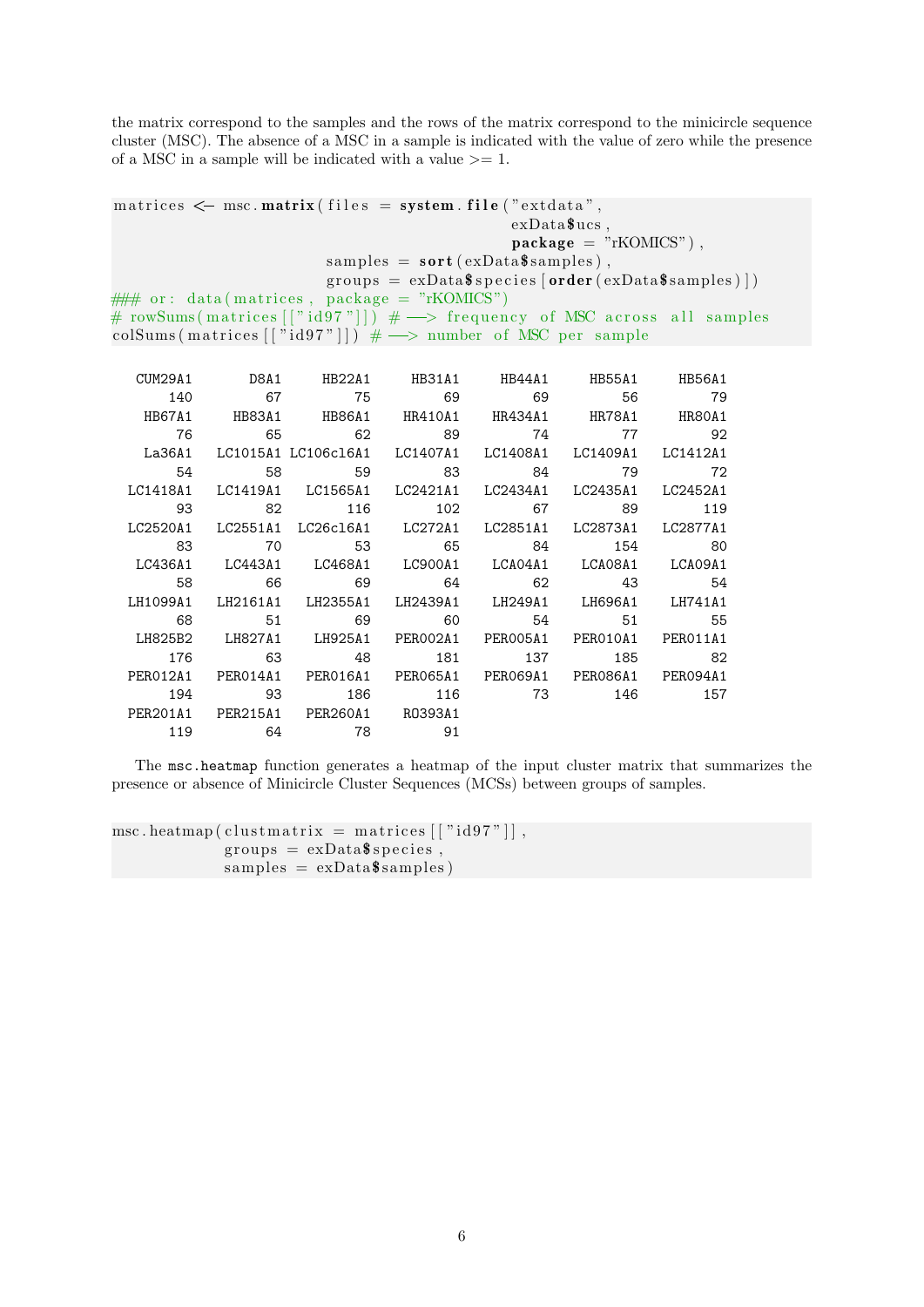

Figure 7: Heatmap of the MSC matrix at a percent identity of 97.

## 9 MSC Richness

Focusing on the results at 97% identity, we observed that the Andean and near-clonal L. peruviana parasites harbored substantially less MSCs (mean = 62 MSCs per isolate) compared to the Amazonian and recombining  $L$ . *braziliensis* parasites (mean  $= 124$  MSCs per isolate). Focusing on the results at 97% identity, we<br>parasites harbored substantially less MSCs (m<br>and recombining  $L.$  braziliensis parasites (mearichness  $\leq$  msc. richness (matrices,

```
samples = exData$ samples,
                          groups = exData\$ species)\texttt{apply} (richness \texttt{stable} [which (richness \texttt{stable}\group="L. peruviana"), -(1:2)],
   2 , mean)
   id80 id85 id88 id89 id90 id91 id92 id93
61.80645 61.80645 61.80645 61.80645 61.80645 61.80645 61.80645 61.80645
   id94 id95 id96 id97 id98 id99 id100
61.80645 61.83871 61.83871 61.87097 61.87097 61.87097 61.87097
\text{apply} (richness \text{stable} [which (richness \text{stable}\group="L. braziliensis"), -(1:2)
 ], 2, mean)id80 id85 id88 id89 id90 id91 id92 id93
117.2174 119.8261 121.0000 121.1739 121.3478 121.4783 121.7826 122.3913
   id94 id95 id96 id97 id98 id99 id100
122.7826 123.2609 123.5217 123.8261 123.8261 123.8261 123.8261
apply (richness \ table [\text{which}(\text{richness} \ table \text{group} == \text{"hybrid"}), -(1:2)], 2, mean
   )
   id80 id85 id88 id89 id90 id91 id92 id93
79.69231 80.00000 80.07692 80.46154 80.76923 81.46154 81.38462 81.53846
   id94 id95 id96 id97 id98 id99 id100
81.84615 82.38462 83.07692 83.30769 83.30769 83.30769 83.30769
```
richness\$plot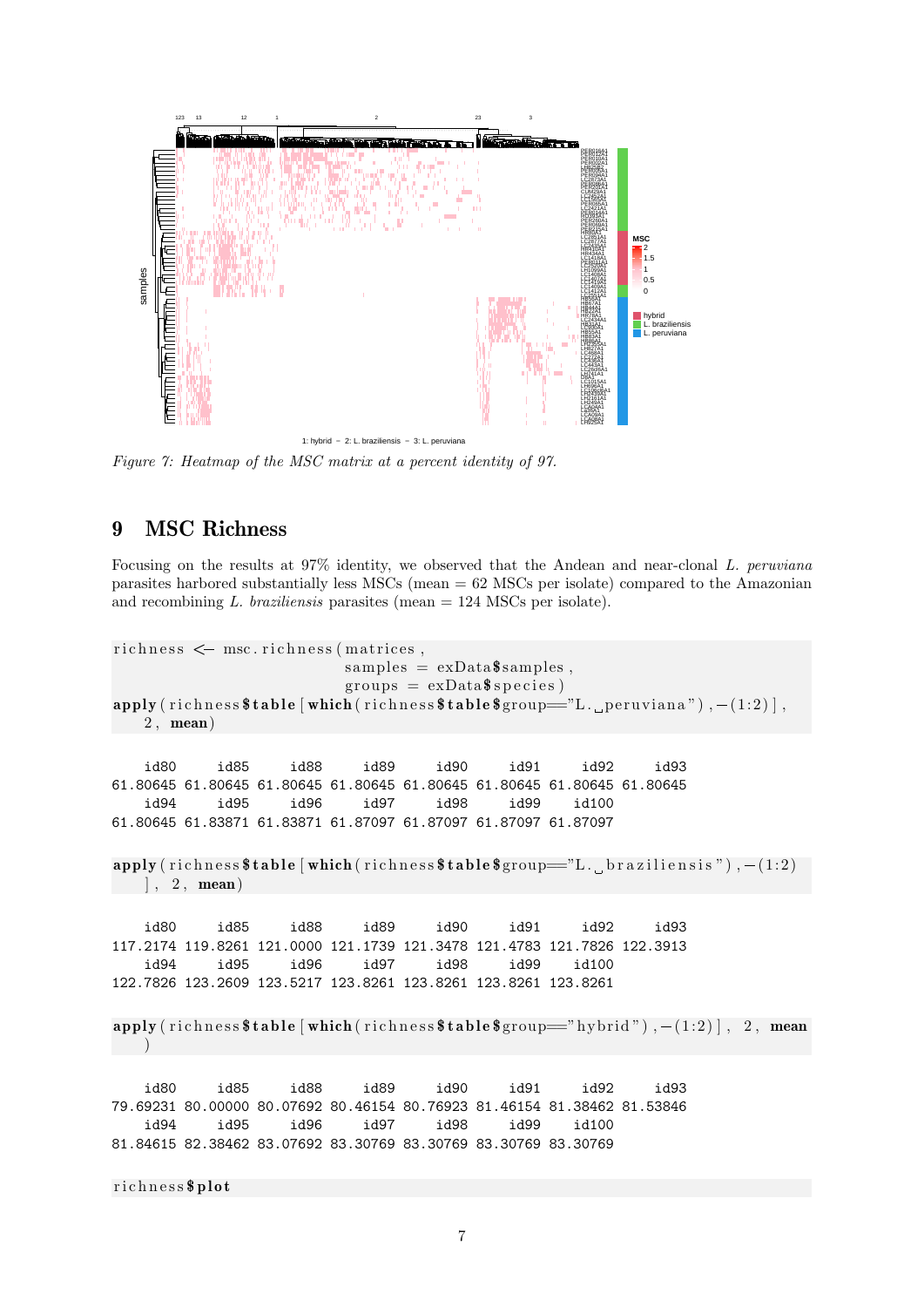

Figure 8: Number of MSC per isolate across different percent identities.

# 10 Similarity

Using the function msc.similarity, we found that  $48.9\%$  and  $25.9\%$  of the MSCs were unique to L. braziliensis and L. peruviana, respectively, while hybrid L. braziliensis x L. peruviana parasites shared MSCs with both parents (Figure 9). This confirms that hybrid parasites inherited minicircles from both Leishmania parental species. We also confirmed that the Andean and near-clonal L. peruviana parasites harbored substantially less MSCs (mean = 62 MSCs per isolate) compared to the Amazonian and recombining  $L$ . *braziliensis* parasites (mean  $= 124$  MSCs per isolate).



Figure 9: Barplots show the proportion of minicircle sequence classes that are unique or shared between L. braziliensis, L. peruviana and their hybrids, for each % identity threshold used during the clustering analyses.